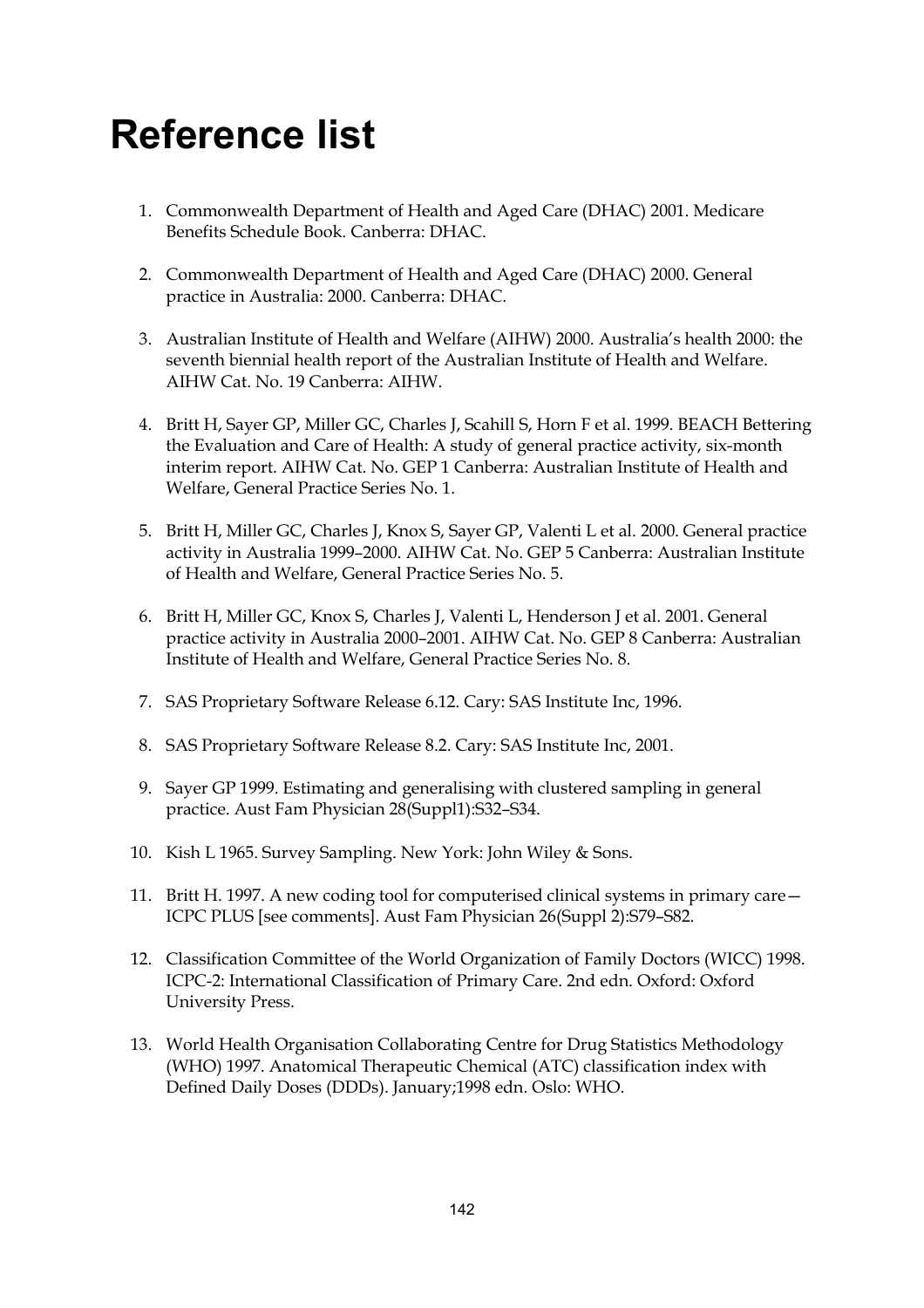- 14. Driver B, Britt H, O'Toole B, Harris M, Bridges-Webb C, Neary S 1991. How representative are patients in general practice morbidity surveys? Fam Pract 8:261–268.
- 15. Britt H, Harris M, Driver B, Bridges-Webb C, O'Toole B, Neary S 1992. Reasons for encounter and diagnosed health problems: convergence between doctors and patients. Fam Pract 9:191–194.
- 16. Britt H 1998. Reliability of central coding of patient reasons for encounter in general practice, using the International Classification of Primary Care. Informatics (May): 3–7.
- 17. Bridges-Webb C, Britt H, Miles DA, Neary S, Charles J, Traynor V 1992. Morbidity and treatment in general practice in Australia 1990–1991. Med J Aust 157(19 Oct Spec Sup):S1–S56.
- 18. Britt H 1997. A measure of the validity of the ICPC in the classification of reasons for encounter. Informatics November:8–12.
- 19. Britt H, Meza RA, Del Mar C 1996. Methodology of morbidity and treatment data collection in general practice in Australia: a comparison of two methods. Fam Pract 13(5):462–467.
- 20. Gehlbach SH 1979. Comparing methods of data collection in an academic ambulatory practice. J Med Educ 54:730–732.
- 21. Britt H, Angelis M, Harris E 1998. The reliability and validity of doctor-recorded morbidity data in active data collection systems. Scand J Prim Health Care 16:50–55.
- 22. Department of Health Housing and Community Services 1991. Rural and Remote Area Classification. [1991 Revision]. Canberra: DHHCS.
- 23. Britt H, Sayer GP, Miller GC, Charles J, Scahill S, Horn F et al. 1999. General practice activity in Australia 1998–99. AIHW Cat. No. GEP 2 Canberra: Australian Institute of Health and Welfare, General Practice Series No. 2.
- 24. Britt H, Miller GC, Knox S, Charles J, Valenti L, Henderson J et al. 2002. General practice activity in Australia 2001–02. AIHW Cat. No. GEP 10 Canberra: Australian Institute of Health and Welfare, General Practice Series No. 10.
- 25. Meza RA, Angelis M, Britt H, Miles DA, Seneta E, Bridges–Webb C 1995. Development of sample size models for national general practice surveys. Aust J Pub Health 19(1):34–40.
- 26. McWhinney IR 1986. Are we on the brink of a major transformation of clinical method? Can Med Assoc J 135:873-878.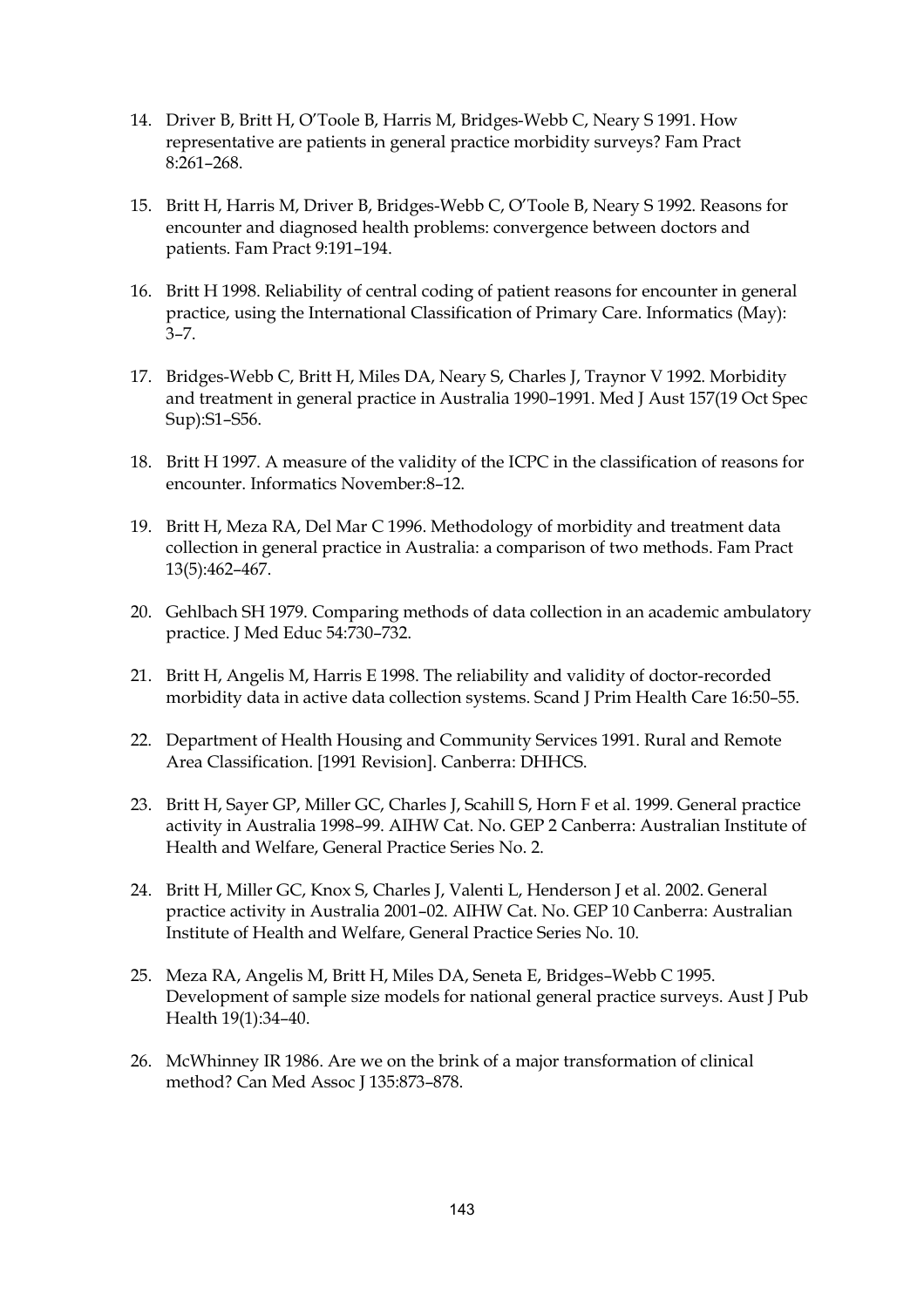- 27. Britt H, Miller GC, McGeechan K, & Sayer GP. 1999. Pathology ordering by general practitioners in Australia 1998. AIHW Cat. No. GEP 4. Canberra: Department of Health and Aged Care. Viewed 12 November 2003, http://www.health.gov.au/haf/docs/pathorder.htm
- 28. Health Insurance Commission (HIC) 2000. 1999/2000 Annual Report financial year statistics. Canberra, HIC.
- 29. Britt H, Miller GC, Knox S 2001. Imaging orders by general practitioners in Australia 1999–00. AIHW Cat. No. GEP 7 Canberra: Australian Institute of Health and Welfare, General Practice Series No 7.
- 30. Britt H, Knox S, Miller GC 2003. Changes in pathology ordering by general practitioners in Australia 1998–2001. AIHW Cat. No. GEP 13 Canberra: Australian Institute of Health and Welfare, General Practice Series No. 13.
- 31. MIMS Australia 2001. MIMS Bi-Monthly. Sydney: MediMedia Australia, No. 37(7).
- 32. Mathers C, Vos T, Stevenson C 1999. The burden of disease and injury in Australia. AIHW Cat. No. PHE 17 Canberra: AIHW.
- 33. Dunstan D, Zimmet P, Welborn T, Sicree R, Armstrong T, Atkins R et al. 2001. Diabesity and associated disorders in Australia 2000: The accelerating epidemic. Melbourne: International Diabetes Institute.
- 34. Cole TJ, Bellizzi MC, Flegal KM, Dietz WH 2000. Establishing a standard definition for child overweight and obesity worldwide: international survey. BMJ 320(7244):1240–1243.
- 35. Australian Bureau of Statistics 2002. National Health Survey: Summary of results, Australia, 2001. Canberra: Australian Bureau of Statistics.
- 36. Ridolfo B, Stevenson C 2001. The quantification of drug-caused mortality and morbidity in Australia, 1998. AIHW Cat. No. PHE 29 Canberra: AIHW, Drug Statistics Series.
- 37. Australian Institute of Health and Welfare (AIHW) 2002. 2001 National Drug Strategy Household Survey: First results. AIHW Cat. No. PHE 35 Canberra: AIHW, Drug Statistics Series.
- 38. National Health and Medical Research Council (NHMRC) 2001. Australian alcohol guidelines: health risks and benefits. Canberra: NHMRC.
- 39. Saunders JB, Aasland OG, Babor TF, de la Fuente JR, Grant M 1993. Development of the Alcohol Use Disorders Identification Test (AUDIT): WHO Collaborative Project on Early Detection of Persons with Harmful Alcohol Consumption—II. Addiction 88(6):791–804.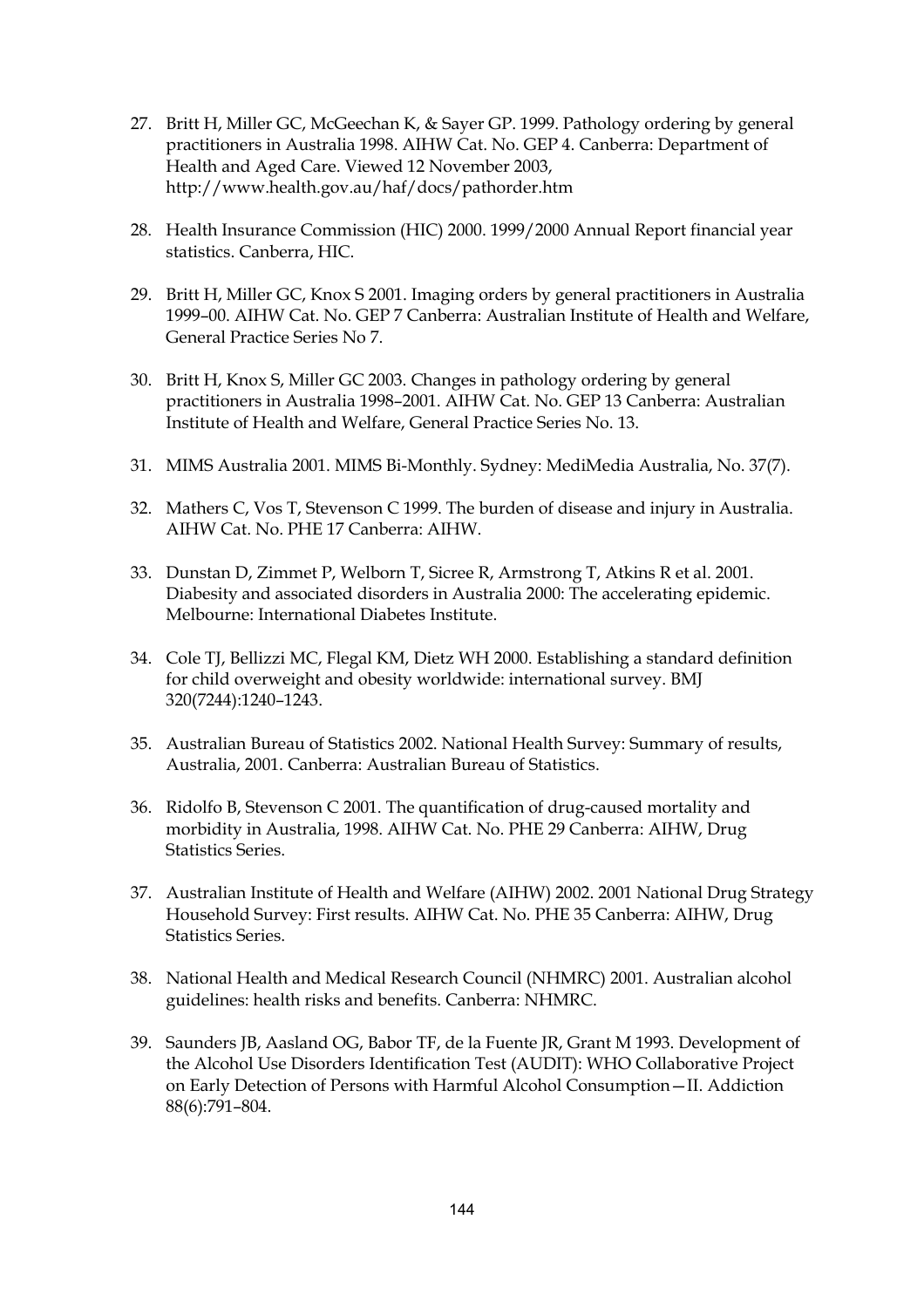- 40. Centre for Drug and Alcohol Studies 1993. The alcohol use disorders identification test. Sydney: Royal Prince Alfred Hospital and the University of Sydney.
- 41. Australian Bureau of Statistics 2002. Deaths 2001. Canberra: ABS.
- 42. Ring I, Brown N 2003. The health status of indigenous peoples and others. BMJ 327(7412):404–405.
- 43. Austrailan Bureau of Statistics & Australian Institute of Health and Welfare 2003. The health and welfare of Australia's Aboriginal and Torres Strait Islander peoples 2003. AIHW Cat. No. IHW-11 Canberra: Australian Bureau of Statistics.
- 44. Australian Bureau of Statistics & Australian Institute of Health and Welfare 2001. The Health and Welfare of Australia's Aboriginal and Torres Strait Islander Peoples 2001. AIHW Cat. No. IHW-6 Canberra: Australian Bureau of Statistics..
- 45. AIHW GP Statistics and Classification Unit 2003. SAND abstract No. 52; Language and cultural background of patients. Sydney: GPSCU University of Sydney. Viewed 1 December 2003, http://www.fmrc.org.au/beach-pubs.htm#6
- 46. Commonwealth Department of Health and Ageing (DoHA) 2003. Supply of pharmaceutical benefits to remote area Aboriginal Health Services (AHSs) under Section 100 of the National Health Act. Canberra: DoHA. Viewed 22 August 2003, http://www.health.gov.au/pbs/healthpro/supply/specialsupply.htm#remote
- 47. Australian Bureau of Statistics 2002. National Health Survey: Aboriginal and Torres Strait Islander results, Australia, 2001. Canberra: Australian Bureau of Statistics.
- 48. Kerr SJ, Mant A, Horn FE, McGeechan K, Sayer GP 2003. Lessons from early largescale adoption of celecoxib and rofecoxib by Australian general practitioners. Med J Aust 179(8):403–407.
- 49. Crombie DL. The problem of variability in general practitioner activities. Yearbook of research and development. London: Her Majesty's Stationary Office, 1990: 21–24.
- 50. Wilkinson D, McElroy H, Beilby J, Mott K, Price K, Morey S et al. 2002. Characteristics of general practitioners that provided health assessments, care plans or case conferences, as part of the enhanced primary care program. Aust Health Rev 25(6):137–144.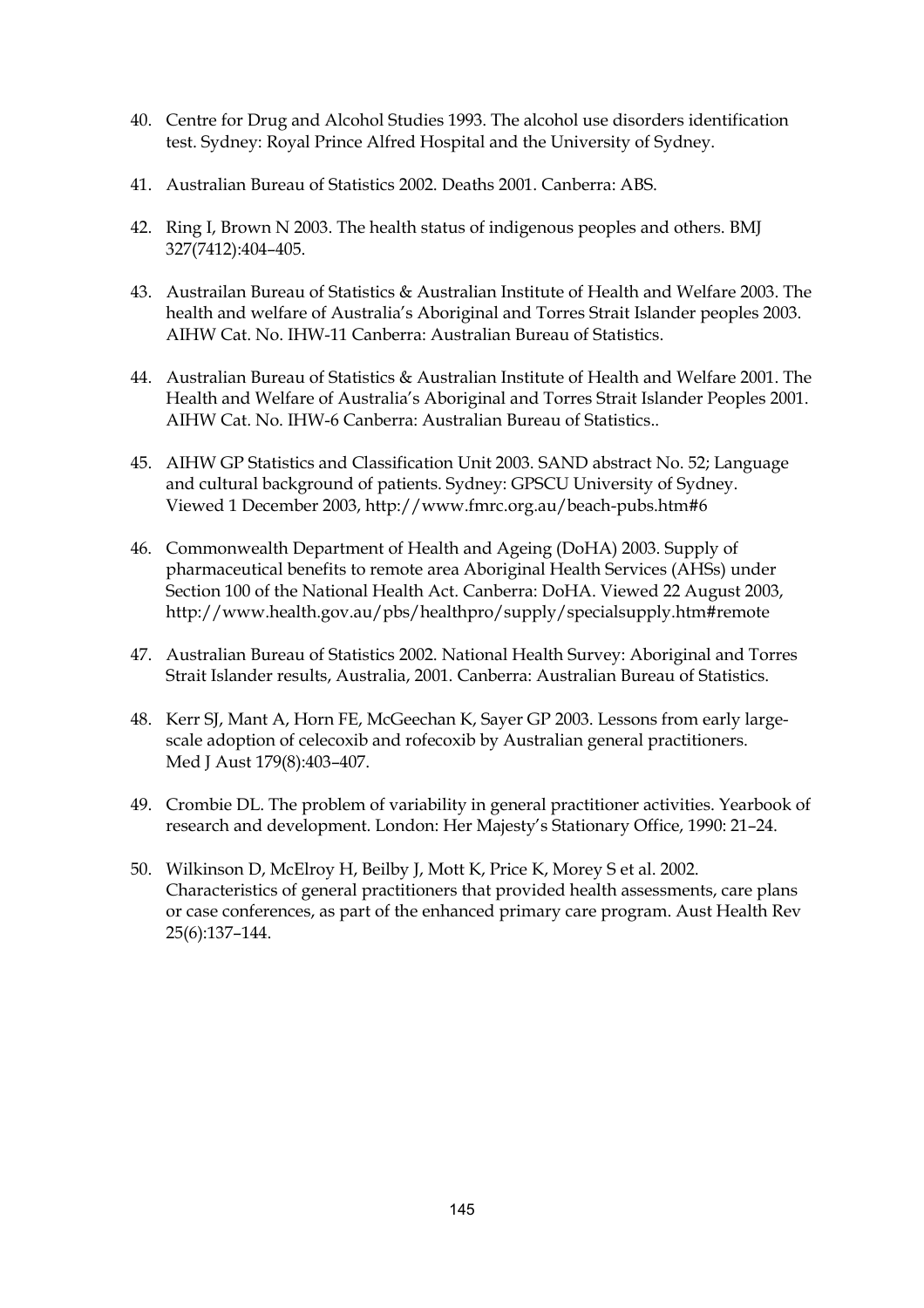# **Glossary**

*A1 Medicare items:* Medicare item numbers 1, 2, 3, 4, 13, 19, 20, 23, 24, 25, 33, 35, 36, 37, 38, 40, 43, 44, 47, 48, 50, 51, 601, 602, 720, 722, 724, 726, 728, 730, 734, 738, 740, 742, 744, 746, 749, 757, 759, 762, 765, 768, 771, 773, 775, 778, 779, 801, 803, 805, 807, 809, 811, 813, 815.

*Aboriginal:* The patient identifies himself or herself as an Aboriginal person.

*Activity level:* The number of general practice A1 Medicare items claimed during the previous 3 months by a participating GP.

*Allied and other health professionals:* Those who provide clinical and other specialised services in the management of patients, including physiotherapists, occupational therapists, dietitians, dentists and pharmacists.

*Chapters (ICPC–2):* The main divisions within ICPC–2. There are 17 chapters primarily representing the body systems.

*Complaint:* A symptom or disorder expressed by the patient when seeking care.

*Component (ICPC–2):* In ICPC–2 there are seven components which act as a second axis across all chapters.

### *Consultation:* See *Encounter*

*Diagnosis/problem:* A statement of the provider's understanding of a health problem presented by a patient, family or community. GPs are instructed to record at the most specific level possible from the information available at the time. It may be limited to the level of symptoms.

- *New problem:* The first presentation of a problem, including the first presentation of a recurrence of a previously resolved problem but excluding the presentation of a problem first assessed by another provider.
- *Old problem:* A previously assessed problem that requires ongoing care. Includes followup for a problem or an initial presentation of a problem previously assessed by another provider.

*Encounter (enc):* Any professional interchange between a patient and a GP.

- *Indirect:* Encounter where there is no face-to-face meeting between the patient and the GP but a service is provided (e.g. prescription, referral).
- *Direct:* Encounter where there is a face-to-face meeting of the patient and the GP.

Direct encounters can be further divided into:

#### *Medicare-claimable*

- A1 items of service: See *A1 Medicare items*
	- S*urgery consultations:* Encounters identified by any one of MBS item numbers 3; 23; 36; 44.
	- H*ome visits:* Encounters identified by any one of MBS item numbers 4; 24; 37; 47.
	- H*ospital encounters:* Encounters identified by any one of MBS item numbers 19; 33; 40; 50.
	- N*ursing home visits:* Encounters identified by any one of MBS item numbers 20; 35; 43; 51.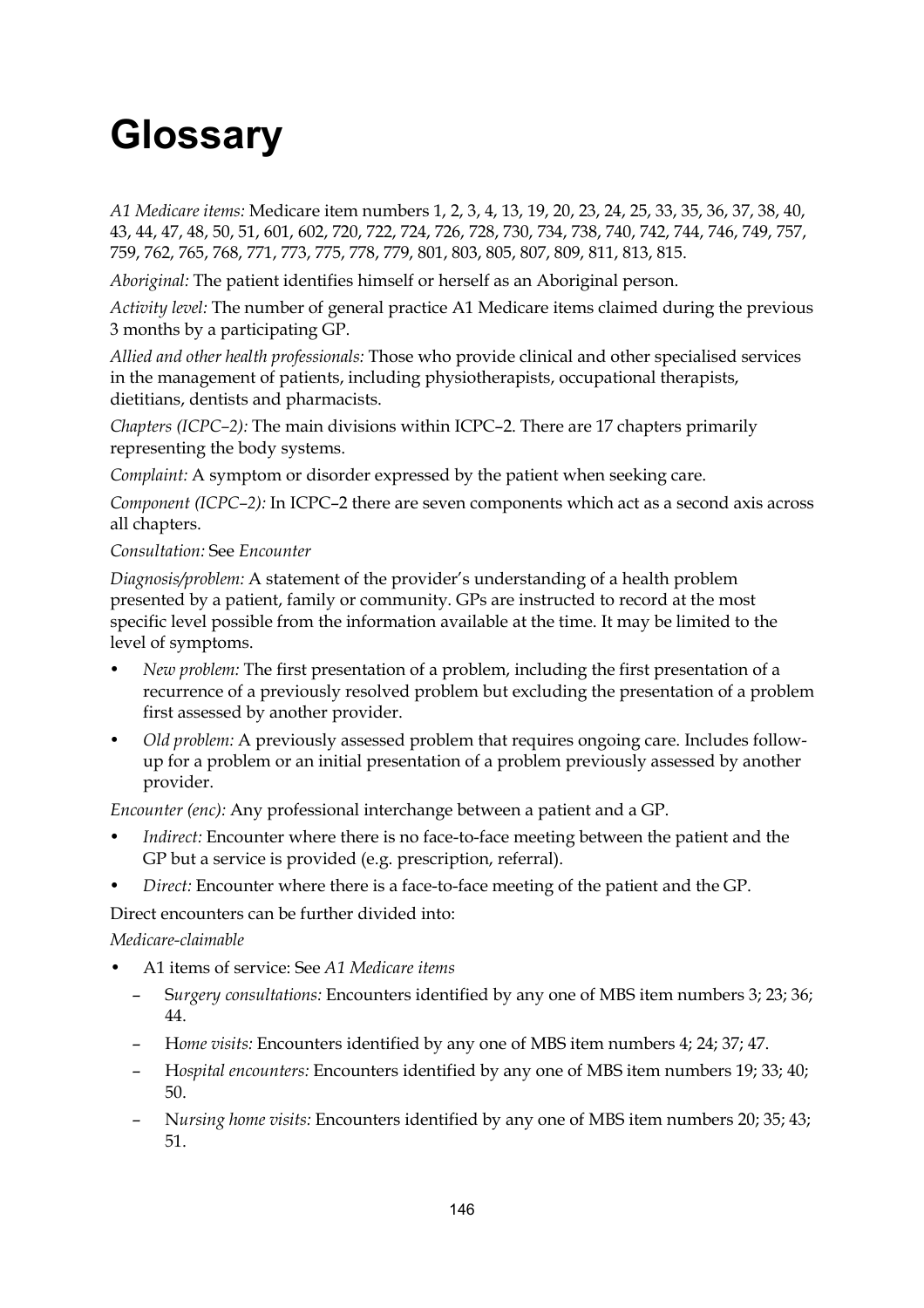- O*ther institutional visits:* Encounters identified by any one of MBS item numbers 13; 25; 38; 40.
- O*ther MBS encounters:* Encounters identified by an MBS item number that does not identify place of encounter (see *A1 Medicare items*).
- *Workers compensation:* Encounters paid by workers compensation insurance.
- *Other paid:* Encounters paid from another source (e.g. State).

*General practitioner (GP):* A medical practitioner who provides primary comprehensive and continuing care to patients and their families within the community (Royal Australian College of General Practitioners).

*Grouper:* Multiple ICPC–2 or ICPC–2 PLUS codes which are grouped together for purposes of analysis.

*Medication:* Medication that is prescribed, advised for over-the-counter purchase or provided by the GP at the encounter.

*Medication rates:* The rate of use of all medications including medications that were prescribed, GP-supplied and advised for purchase over-the-counter (OTC).

*Medication status:*

- N*ew:* The medication prescribed/advised/provided at the encounter is being used for the management of the problem for the first time.
- C*ontinuation:* The medication prescribed/advised/provided at the encounter is a continuation or repeat of previous therapy for this problem.
- *old:* see *continuation*

*Morbidity:* Any departure, subjective or objective, from a state of physiological wellbeing. In this sense, sickness, illness and morbid conditions are synonymous.

*Patient status:* The status of the patient to the practice

- *new patient*: The patient has not been seen before in the practice.
- *old patient:* The patient has attended the practice before.

*Prescribed rates:* The rate of use of prescribed medications (i.e. does not include medications that were GP-supplied or advised for purchase over-the-counter).

*Problem managed:* See *Diagnosis/problem*

*Provider:* A person to whom a patient has access when contacting the healthcare system.

*Reasons for encounter (RFEs):* The subjective reasons given by the patient for seeing or contacting the general practitioner. These can be expressed in terms of symptoms, diagnoses or the need for a service.

*Recognised GP:* A medical practitioner who is:

- vocationally recognised under Section 3F of the Health Insurance Act, *or*
- a holder of the Fellowship of the Royal Australian College of General Practitioners who participates in, and meets the requirements for, quality assurance and continuing medical education as defined in the RACGP Quality Assurance and Continuing Medical Education Program, *or*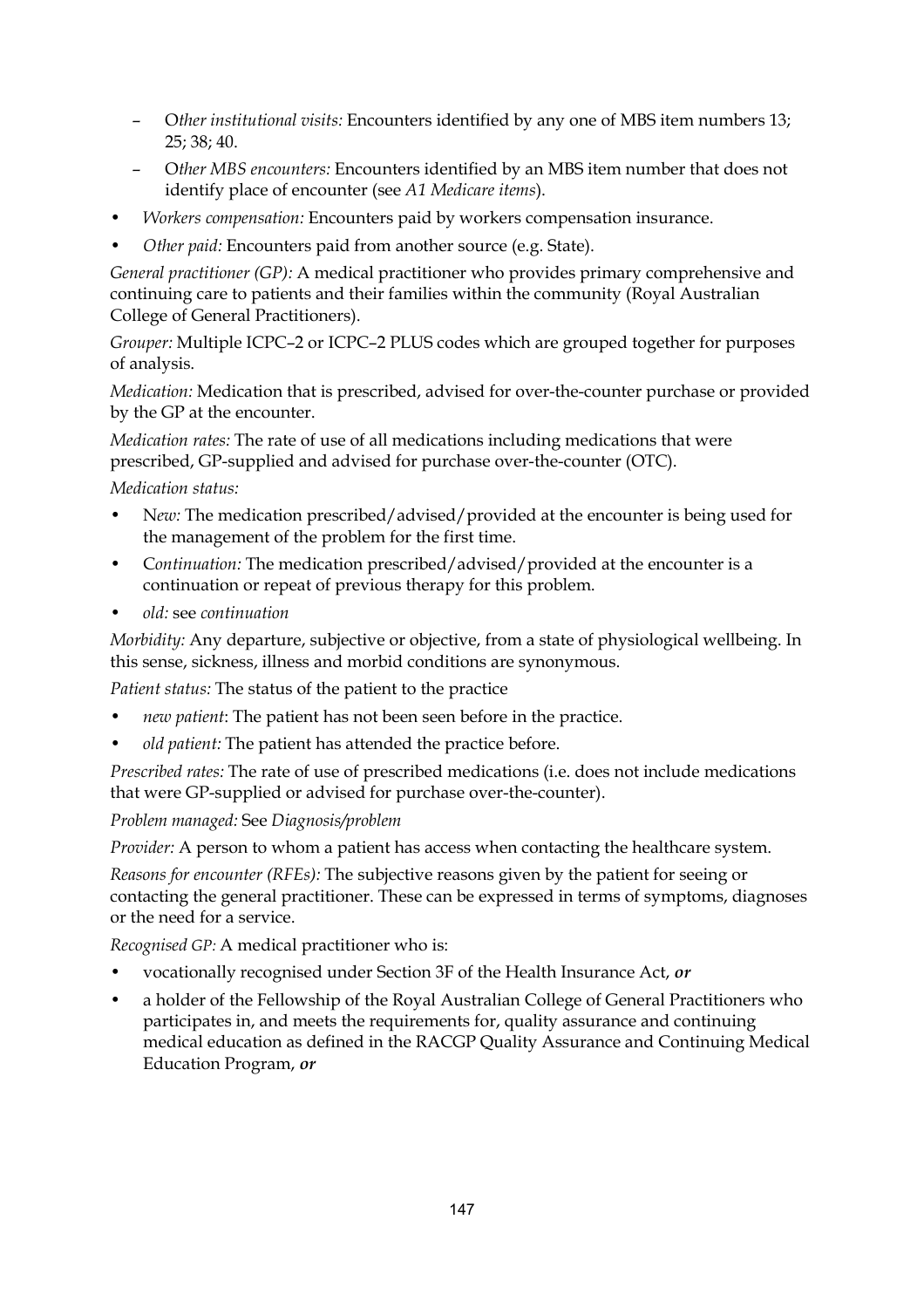• undertaking an approved placement in general practice as part of a training program for general practice leading to the award of the Fellowship of the Royal Australian College of General Practitioners or undertaking an approved placement in general practice as part of some other training program recognised by the RACGP as being of equivalent standard. (Medicare Benefits Schedule book, 1 November 1998).

*Referral:* The process by which the responsibility for part or all of the care of a patient is temporarily transferred to another healthcare provider. Only new referrals to specialists and allied health professionals, and for hospital and nursing home admissions arising at a recorded encounter are included. Continuation referrals are not included. Multiple referrals can be recorded at any one encounter.

*Rubric:* The title of an individual code in ICPC–2 PLUS.

*Torres Strait Islander:* The patient identifies himself or herself as a Torres Strait Islander person.

*Tricyclics:* non-selective monoamine reuptake inhibitor medications.

*Statins:* HMG CoA reductase inhibitors.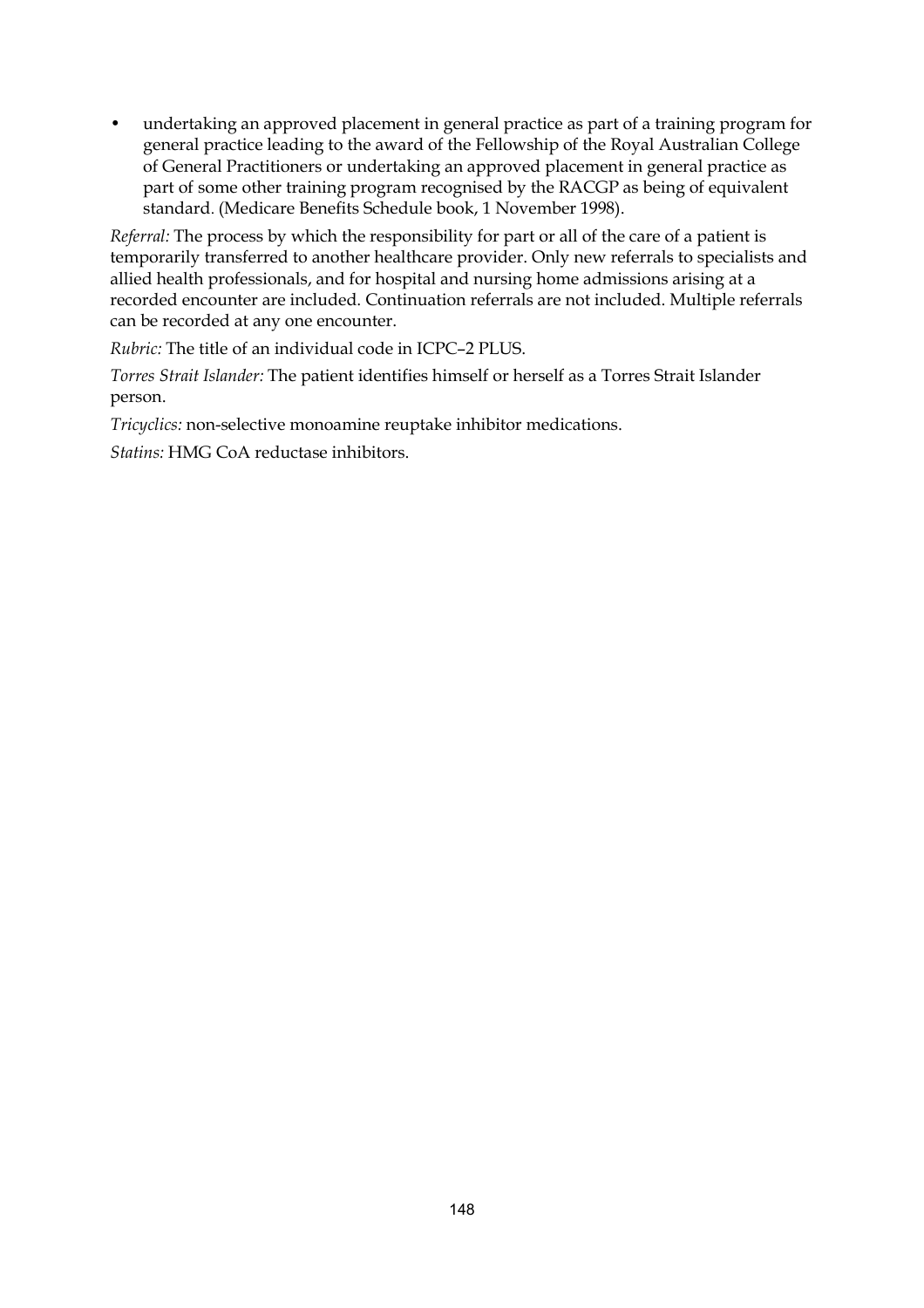## **Abbreviations**

| Not applicable                                                                                                                                          |
|---------------------------------------------------------------------------------------------------------------------------------------------------------|
| Not available                                                                                                                                           |
| <b>Australian Bureau of Statistics</b>                                                                                                                  |
| Aboriginal Community Controlled Health Services                                                                                                         |
| Allied health service                                                                                                                                   |
| Australian Institute of Health and Welfare                                                                                                              |
| Anatomical Therapeutic Chemical (classification)                                                                                                        |
| Alcohol Use Disorders Identification Test                                                                                                               |
| Bettering the Evaluation And Care of Health                                                                                                             |
| Body mass index                                                                                                                                         |
| Culture and sensitivity                                                                                                                                 |
| Coding Atlas for Pharmaceutical Substances                                                                                                              |
| Confidence interval (in this report 95% CI is used)                                                                                                     |
| Computerised tomography                                                                                                                                 |
| Commonwealth Department of Health and Ageing                                                                                                            |
| Electronic health records                                                                                                                               |
| Encounter                                                                                                                                               |
| Enhanced primary care                                                                                                                                   |
| Erythrocyte sedimentation rate                                                                                                                          |
| Electrolytes, urea and creatinine                                                                                                                       |
| Full blood count                                                                                                                                        |
| Family Medicine Research Centre, University of Sydney                                                                                                   |
| Fellow of the Royal Australian College of General Practitioners                                                                                         |
| Gastro-oesophageal reflux disorder                                                                                                                      |
| General practitioner                                                                                                                                    |
| General Practice Statistics and Classification Unit, University of<br>Sydney, a collaborating unit of the Australian Institute of Health and<br>Welfare |
| Haemoglobin, type A1c                                                                                                                                   |
| <b>Health Insurance Commission</b>                                                                                                                      |
| Human immunodeficiency virus                                                                                                                            |
| 3-hydroxy-3-methylglutaryl coenzyme A                                                                                                                   |
| Hormone replacement therapy                                                                                                                             |
| International Classification of Primary Care                                                                                                            |
| International Classification of Primary Care (Version 2)                                                                                                |
| An extended vocabulary of terms classified according to ICPC-2                                                                                          |
|                                                                                                                                                         |